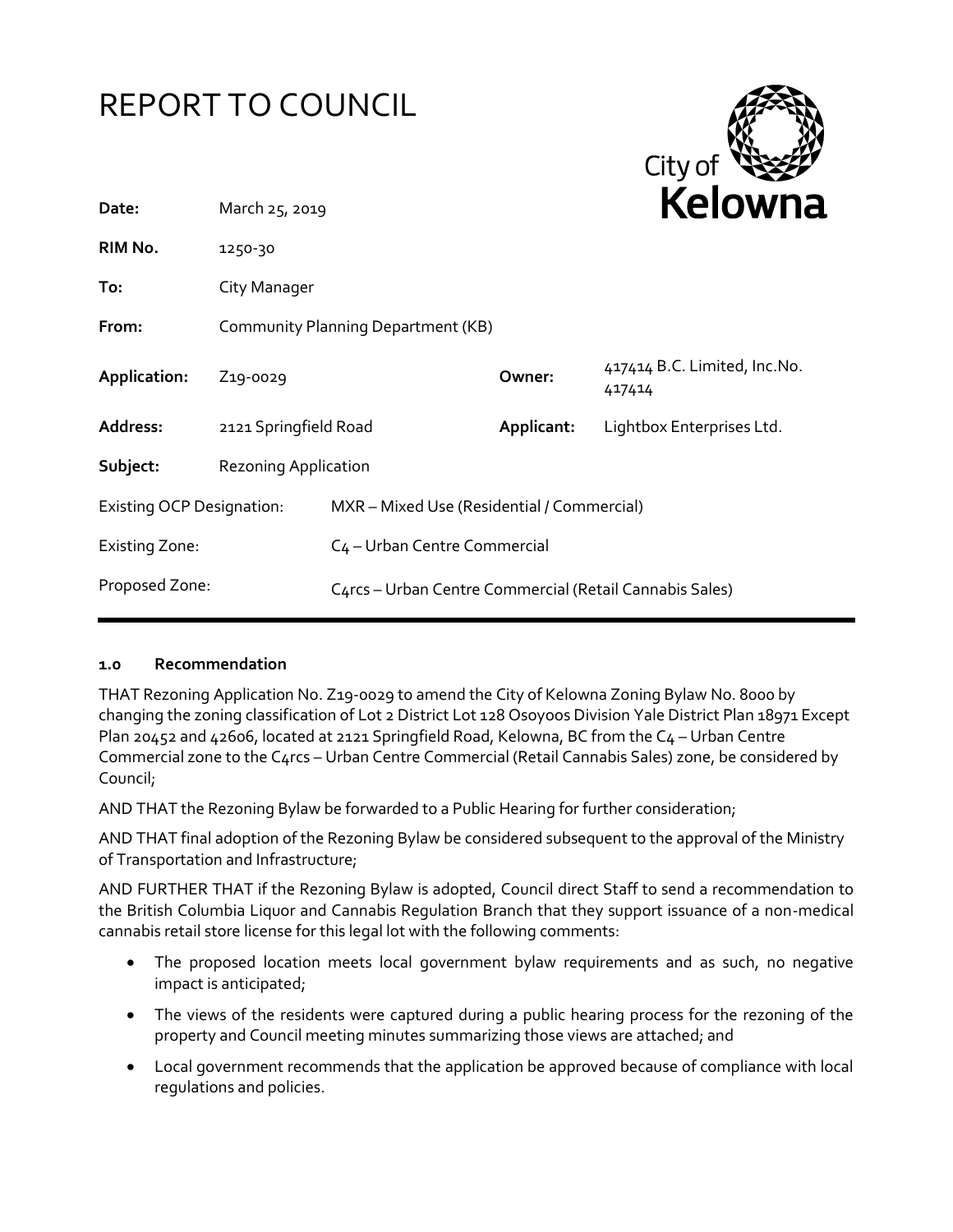# **2.0 Purpose**

To rezone the subject property to facilitate the development of a retail cannabis sales establishment.

# **3.0 Community Planning**

Community Planning Staff recommend support for the rezoning application to allow for a retail cannabis sales establishment on the subject property. This application was received prior to the close of the first intake of retail cannabis sales establishment applications on November 30, 2018. As such, it was evaluated in accordance with a Council-endorsed process and was selected, based on its score, to move forward with the City's standard rezoning process, established in the Development Application Procedures Bylaw. The application received a score of 90.00, which was the highest scoring application considered by the committee. For comparison, the average overall score of all applications evaluated was 69.53.

Should Council support the proposed Rezoning Bylaw, the property would be rezoned to a retail cannabis sales subzone, and Staff would send a recommendation to the British Columbia Liquor and Cannabis Regulation Branch indicating support for issuance of a non-medical cannabis retail store license for this property.

The application meets the Zoning Bylaw No. 8000 and there are no variances being requested. Further, the applicant has confirmed the completion of public notification in accordance with Council Policy No. 367.

## **4.0 Proposal**

### 4.1 Background

The unit proposed to be used for the retail cannabis sales establishment was previously another retail store, and is currently vacant.

### 4.2 Site Context

The subject property is located at the southeast corner of the Springfield Road and Cooper Road intersection. It is in close proximity to Orchard Park Shopping Centre and Orchard Plaza. Sensitive uses that were identified within a 150 metre radius include a Child Care Centre, Major (located within a Religious Assembly at 2091 Springfield Road) and a Retail Liquor Sales Establishment (located within a Retail Store at 1840-1920 Cooper Road).

| Orientation | Zoning                                             | <b>Land Use</b>                               |  |
|-------------|----------------------------------------------------|-----------------------------------------------|--|
| North       | C <sub>4</sub> - Urban Centre Commercial           | Commercial                                    |  |
|             | C6 - Regional Commercial                           |                                               |  |
| East        | C4 - Urban Centre Commercial                       | Commercial                                    |  |
| South       | RM5 - Medium Density Multiple Housing              | Residential                                   |  |
| West        | P <sub>2</sub> - Education and Minor Institutional | Religious Assembly / Child Care Centre, Major |  |
|             | A <sub>1</sub> - Agriculture 1                     | Agriculture                                   |  |

Specifically, adjacent land uses are as follows: